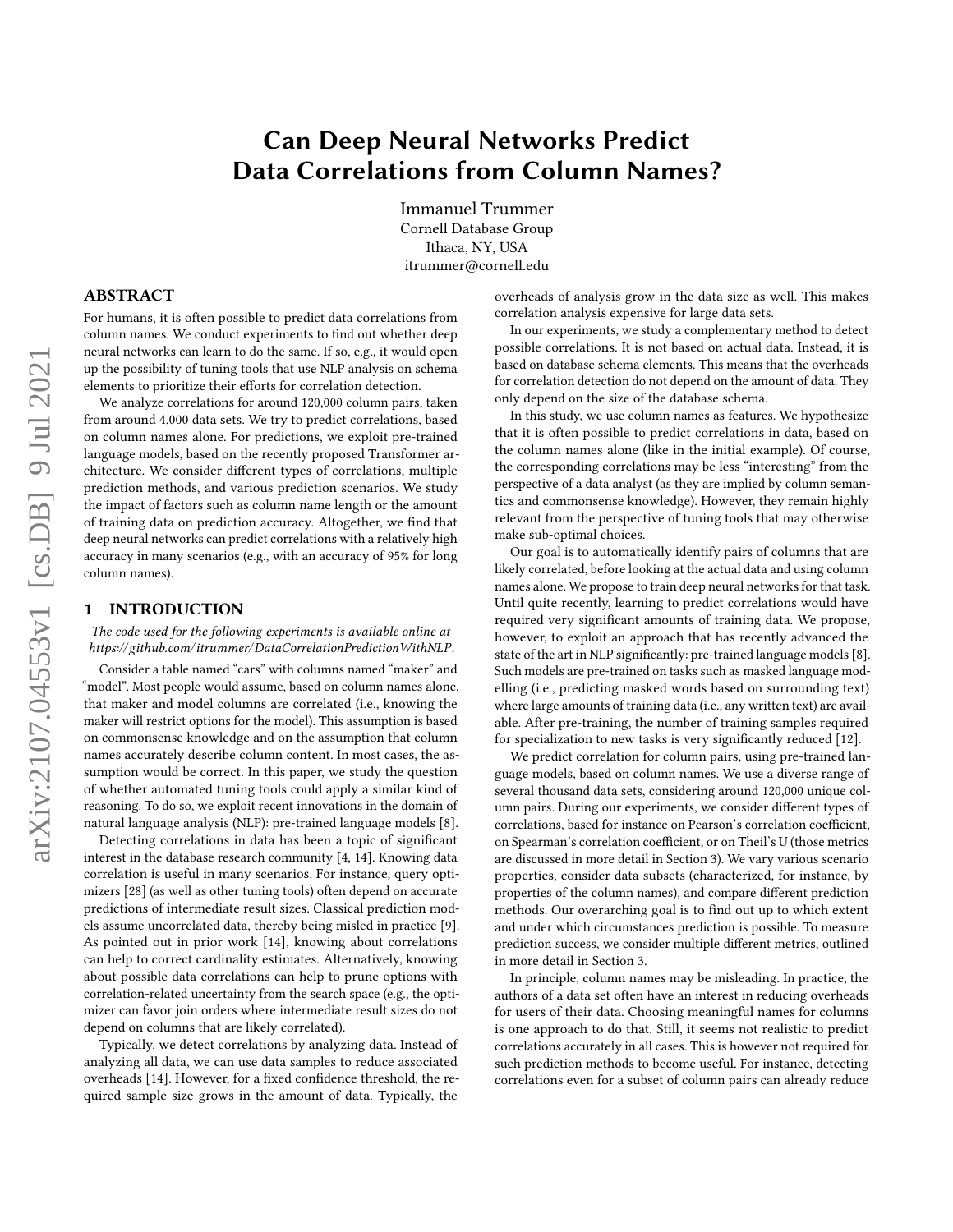risks due to correlation in query optimization. Also, NLP-based correlation prediction can be used to prioritize and to narrow down the search space for more expensive correlation detection methods (based on analyzing data).

We do not evaluate concrete methods to exploit predicted correlations for any of the aforementioned use cases. Instead, the goal of this initial study is to find out whether prediction accuracy seems high enough to make such follow-up projects possible. Broadly, this work is part of a recently introduced work stream that uses NLP techniques to enhance database tuning tools [\[32\]](#page-12-2).

In summary, our original scientific contributions in this experimental paper are the following.

- We introduce the problem of predicting data correlations based on schema properties (here: column names) alone.
- We evaluate pre-trained language models for this prediction task (and compare against a simple baseline).
- We consider different metrics, scenarios, and correlation coefficients, and analyze how test case properties influence prediction accuracy.

The remainder of this paper is organized as follows. In Section [2](#page-1-0) we provide background on the techniques used throughout the paper and discuss related work. Then, in Section [3,](#page-2-0) we describe the experimental setup for the following sections in detail (covering the prediction methods used, as well as the process generation training and test data). Next, in Section [4,](#page-2-1) we analyze the training data used in the following sections. We show extracts from that data (i.e., column pairs with and without correlations) and aggregate statistics, describing correlations and column name properties. Next, in Section [5,](#page-4-0) we apply different methods to predict data correlations, including pre-trained models and baselines. In Section [6,](#page-5-0) we vary several scenario properties, including the amount and quality of training data, to study the impact on prediction performance. In Section [7,](#page-6-0) we analyze prediction performance for different data subsets separately, breaking down, for instance, by column name length among other properties. In Section [8,](#page-6-1) we vary the type of correlation studied, thereby obtaining insights into how well our findings generalize. Finally, we sketch out possible use cases for NLP-based correlation predication and discuss extensions to the evaluated prediction methods. We conclude with a summary of our results and future work directions. In the appendix, we present more detailed results, corroborating our findings.

# <span id="page-1-0"></span>2 BACKGROUND AND RELATED WORK

We discuss different categories of background and prior work. First, we discuss prior work on database tuning (one of the motivating use cases for this work) and correlation detection. Then, we discuss pretrained natural language models. Finally, we discuss applications of NLP techniques in the context of database management systems.

#### 2.1 Database Tuning

The performance of database systems is influenced by various tuning choices. Those tuning choices include, for instance, join order, optimized by the query optimizer [\[28\]](#page-12-1), as well as physical design decisions. The latter category includes index selection [\[6,](#page-11-4) [10,](#page-11-5) [34\]](#page-12-3), materialized view selection [\[2,](#page-11-6) [22\]](#page-12-4), or partitioning choices [\[23,](#page-12-5) [31\]](#page-12-6), among others. Automated tuning components recommend choices

for all of the aforementioned decisions to reduce processing overheads (e.g., for an example workload). Processing cost often depends on the sizes of intermediate results, generated during data processing. Data correlations make it hard to estimate the sizes of those results [\[9\]](#page-11-2). Hence, knowledge on data correlations is valuable to make more reliable tuning choices [\[14\]](#page-12-0).

# 2.2 Detecting Correlations

The fact that data correlations are important has motivated work aimed at finding correlations in data sets [\[4,](#page-11-1) [14\]](#page-12-0). More specifically, significant work has been dedicated to the problem of selectivity estimation with correlations [\[5,](#page-11-7) [21,](#page-12-7) [33\]](#page-12-8). Here, correlations play an important role in estimating aggregate selectivity of predicate groups. More recently, machine learning has been proposed as a method to solve various types of tuning problems in the context of databases [\[20,](#page-12-9) [24,](#page-12-10) [37\]](#page-12-11). Correlated data is a primary reason to replace more traditional cost models, often based on the independence assumption, via learned models. This stream of work connects to our work as we apply machine learning for predicting correlations. However, we use machine learning in the form of NLP-based analysis of database schema elements.

# 2.3 Pre-Trained Language Models

Pre-trained language models have recently led to significant advances on a multitude of NLP tasks. Pre-trained language models are based on the idea of "transfer learning". For many specialized NLP tasks, it is difficult to accumulate a large enough body of training data. Also, overheads related to the training of large neural networks from scratch can be significant. This motivates the following approach. We perform a pre-training stage in which a deep neural network is trained on an NLP task for which training data is in ample supply. For instance, we can train on the "masked language modelling" task [\[8\]](#page-11-0). Here, the goal is to predict masked words in a sentence. Doing so well requires many capabilities that are useful for other NLP tasks as well. Furthermore, any written text can be used as training data for the latter task. After pre-training, the resulting network (with associated weights) can be specialized ("refinement") to another task. This refinement step requires only moderate computational resources and few training samples [\[12\]](#page-11-3), compared to the initial training. Nowadays, pre-trained language models [\[16,](#page-12-12) [19,](#page-12-13) [27\]](#page-12-14) achieve state of the art performance over a wide range of NLP tasks. We use them for the following experiments.

#### 2.4 NLP for Databases

There have been significant efforts to leverage NLP techniques for database systems. Typically, the focus of those efforts is the query interface. Here, a long standing goal in database research is to enable natural language query interfaces [\[1,](#page-11-8) [17,](#page-12-15) [18,](#page-12-16) [26,](#page-12-17) [29\]](#page-12-18). Sequence-tosequence models have been successfully used for this task over the past years [\[13,](#page-11-9) [38,](#page-12-19) [41\]](#page-12-20). More recently, pre-trained language models, based primarily on the Transformer architecture [\[35\]](#page-12-21), have achieved excellent results on text-to-SQL benchmarks such as Spider<sup>[1](#page-1-1)</sup> or WikiSQL[2](#page-1-2) . We use this type of approach in the following.

<span id="page-1-1"></span> $^{\rm 1}$ <https://yale-lily.github.io/spider>

<span id="page-1-2"></span><sup>2</sup><https://github.com/salesforce/WikiSQL>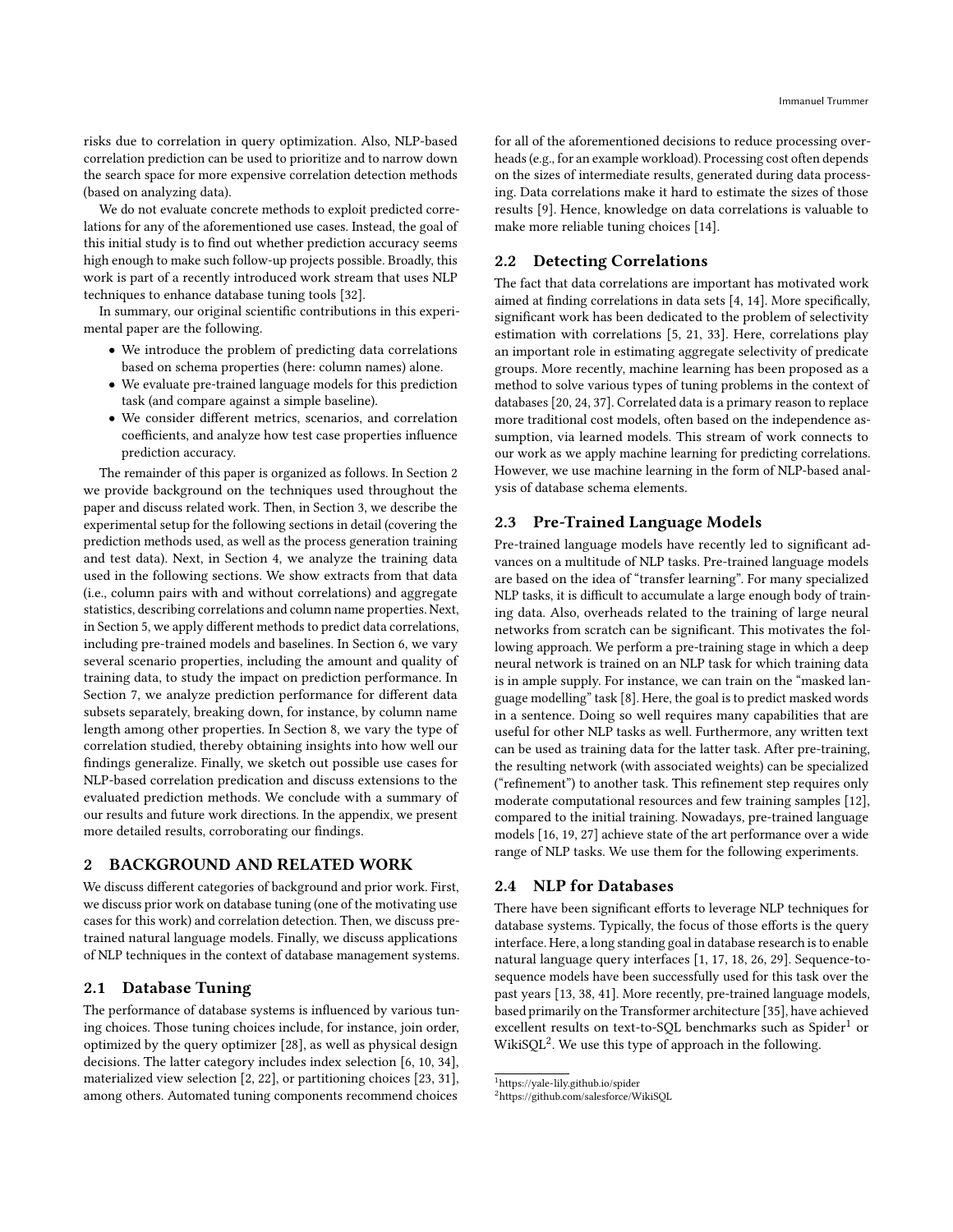This work applies NLP not for the interface but rather for the database backend. It thereby connects to another, recently accepted paper [\[32\]](#page-12-2). The latter work describes experimental results for a prototype system that parses database tuning hints from text documents. In this work, we present experimental results for predicting data correlations from schema elements instead.

# <span id="page-2-0"></span>3 EXPERIMENTAL SETUP

We analyzed correlations in publicly available data sets. The resulting data is used as training and test data for the following experiments. Our goal was to experiment with a diverse collection of data sets. We obtained those data sets from the Kaggle Web site<sup>[3](#page-2-2)</sup> (using a corresponding  $API<sup>4</sup>$  $API<sup>4</sup>$  $API<sup>4</sup>$ ). We queried the Kaggle API for data sets with the following filters. First, we restrict our attention to data sets in ".csv" format. Second, to limit analysis overheads, we consider data sets only up to a size of one megabyte.

Using those constraints, we downloaded several thousand data sets (in the order in which they are returned by the Kaggle API). For each data set, we consider column pairs. As justified in prior work [\[14\]](#page-12-0), pairwise column correlations (as opposed to correlations between more than two columns) tend to be particularly useful in practice. We limit the analysis to at most 100 column pairs per data set (otherwise, performance results would be dominated by a few data sets with many columns). We consider each pair of columns only once. More precisely, for any given columns  $c_1$  and  $c_2$ , our data set contains only one of  $\langle c_1, c_2 \rangle$  or  $\langle c_2, c_1 \rangle$  (but not both). While some of the correlation metrics we consider are not symmetric, we want to avoid using training samples that are too similar (thereby, potentially, leading to overly optimistic prediction performance results). For each column pair, we extract column names and analyze correlation of the associated data. For the correlation analysis, we use Python 3 and SciPy's stats package $^5$  $^5$ .

We analyze correlation according to multiple metrics. First, we analyze correlation via the Pearson correlation coefficient [\[36\]](#page-12-22). This coefficient is a measure of linear correlation between two data sets. The coefficient itself, denoted as  $R$ , is contained in the interval [−1, 1]. It comes with a p-value, indicating the probability of obtaining a specific  $R$  value by chance. In the following, we define correlation according to different thresholds for  $|R|$  while typically using a threshold of 5% for the p-Value.

The Pearson correlation coefficient measures linear dependencies. As an alternative, we consider Spearman's correlation coeffi-cient [\[11\]](#page-11-10). This coefficient, typically denoted as  $\rho$ , measures how well the relationship between two data sets can be characterized by a monotonic (but not necessarily linear) function. Again, the coefficient takes values from the interval [−1, 1]. It comes with a p-Value, indicating the probability of observing given correlations for uncorrelated data. We try different thresholds on  $\rho$  while typically requiring a p-value of 5% or less (to qualify as statistically significant correlation).

We use the aforementioned coefficients, Pearson's and Spearman's coefficient, to express correlation between numerical columns. For categorical columns (in addition to numerical ones), we use the

entropy coefficient [\[25\]](#page-12-23), also called Theil's U, instead. We use the term "Theil's U" in the following. This coefficient is a normalized version of the mutual information between two variables. Intuitively, it measures how many bits we can predict for one column, given the value in the other one. We vary the threshold on Theil's U, starting from which we consider two columns correlated, in the following experiments.

The result of data preparation is a new data set, containing the names of columns pairs, together with their correlation according to different correlation metrics. We use portions of this data as training and test data for the following experiments.

For training and testing, we use an EC2 instance as platform. We use an EC2 p3.2xlarge instance, recommended for machine learning workloads, with the following characteristics. Our EC2 instance features a Tesla V100 GPU with 5,120 CUDA cores, 8 vCPUs, and 488 GB of RAM. We use the Deep Learning AMI version 38.0. For predictions, we use the simpletransformers Python library<sup>[6](#page-2-5)</sup>. Except if noted otherwise, we use the default parameter settings of that library. The simpletransformers library is internally based on the Huggingface library<sup>[7](#page-2-6)</sup> which supports a wide range of pretrained language models. In the following, we compare different models, using the Roberta model [\[19\]](#page-12-13) ("roberta-base") as default. As alternatives, we also consider Albert [\[16\]](#page-12-12) ("albert-base-v2") and DistilBERT [\[27\]](#page-12-14) ("distilbert-base-cased"), two more efficient alternatives. By default, we train for five epochs (a setting that works well for most NLP tasks in the context of pre-trained models [\[19\]](#page-12-13)), using training and test batches of size 100. We use the GPU for training.

The following experiments evaluate the quality of correlation prediction methods in different scenarios. We assess prediction quality according to multiple metrics. More precisely, we consider five metrics of prediction quality. We consider recall, precision, and the F1 score (which combines recall and precision). Here, recall is the percentage of correlated column pairs that were accurately identified. Precision is the ratio of actual column pairs among the ones predicted to be correlated. The F1 score is defined as  $2 \cdot p \cdot$  $r/(\rho + r)$  (where  $\rho$  and  $r$  are precision and recall, respectively). The aforementioned three metrics are typically used in scenarios where a relatively sparse class of elements should be identified. Here, we identify correlated column pairs (which are typically less common than uncorrelated columns).

Also, we measure Matthew's Correlation Coefficient (MCC) [\[7\]](#page-11-11) and simple prediction accuracy (considering the two classes "correlated" and "uncorrelated" for each column pair). All of the aforementioned quality metrics yield values from the interval [0, 1] and higher values represent better quality. We report all five metrics in the following plots. When verifying hypotheses about prediction quality, we consider a hypotheses as validated, if it is validated according to all of those five metrics.

## <span id="page-2-1"></span>DATA ANALYSIS

We analyze the data set used for training and testing in the following. This data set captures correlations for column pairs, as described in more detail in the previous section. Table [1](#page-3-0) shows an extract

<span id="page-2-2"></span><sup>3</sup><www.kaggle.com>

<span id="page-2-3"></span><sup>4</sup><https://github.com/Kaggle/kaggle-api>

<span id="page-2-4"></span><sup>5</sup><https://docs.scipy.org/doc/scipy/reference/stats.html>

<span id="page-2-5"></span><sup>6</sup><https://simpletransformers.ai/>

<span id="page-2-6"></span><sup>7</sup><https://huggingface.co/transformers/>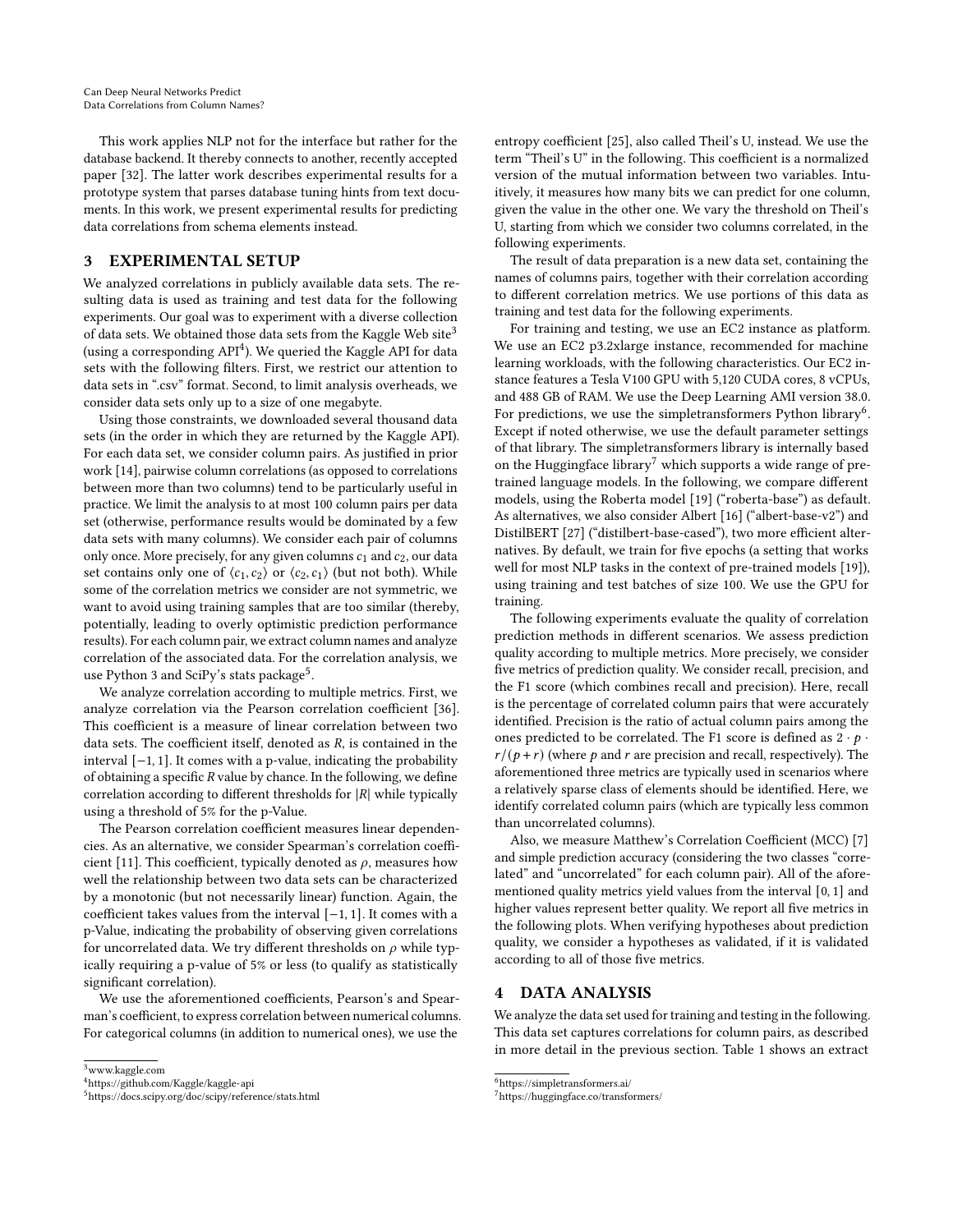<span id="page-3-0"></span>Table 1: Examples for strongly correlated (top) and less correlated (bottom) columns according to Pearson's coefficient.

| Data Set                                                 | Column 1            | Column 2      | R value | $\rho$ value |
|----------------------------------------------------------|---------------------|---------------|---------|--------------|
| epl1920leaguetable.csv                                   | Points              | Wins          | 99%     | $0\%$        |
| emission data.csv                                        | 1751                | 1752          | 100%    | $0\%$        |
| india-districts-census-2011.csv                          | Female Literate     | Male Literate | 98%     | $0\%$        |
| Google Stock Price Test.csv                              | High                | Open          | 96%     | $0\%$        |
| housing.csv                                              | total bedrooms      | total rooms   | 93%     | $0\%$        |
| time series 2019-ncov-Confirmed.csv                      | $1/24/20$ 0:00      | Lat           | $-6%$   | 83%          |
| diabetes_merged_date-time-sorted-includes-patient-id.csv | code                | patient id    | $2\%$   | $0\%$        |
| Heart.csv                                                | RestECG             | Sex           | $2\%$   | 71%          |
| 2020.12.09/2020.12.09.csv                                | num_pkts_out        | $dest$ ip     | $-5%$   | $0\%$        |
| nyc-east-river-bicycle-counts.csv                        | Williamsburg Bridge | Unnamed: 0    | 10%     | 16%          |

#### Table 2: Statistics on benchmark data sets.

<span id="page-3-1"></span>

| Property                                    | Value   |
|---------------------------------------------|---------|
| Number of data sets                         | 3,952   |
| Number of column pairs                      | 119,384 |
| Number of numerical column pairs            | 59.449  |
| Number of rows (Avg.)                       | 103,126 |
| Number of distinct values per column (Avg.) | 6.200   |

from this data set. The upper part of the table shows five highly correlated columns, measured via the Pearson coefficient, the lower half shows five column pairs with low correlation. At the same time, it shows column names and the names of the associated data sets.

For the examples in the table, it seems often possible, using commonsense knowledge, to identify likely candidates for correlations. For instance, the number of points for a team in a table with sports statistics often correlates with the number of wins (more points often lead to more wins). Indeed, the corresponding column pair shows relatively high correlation that is statistically significant (using the common thresholds of 5% to separate statistically significant from non-significant p-Values). On the other side, there is no obvious indication of any correlation between two columns named "Williamsburg Bridge" and "Unnamed: 0". Indeed, the corresponding column pair shows only weak correlation. Our goal is to partially automate this kind of reasoning via pre-trained language models.

Table [2](#page-3-1) summarizes size-related statistics, describing our correlation data set. Altogether, we extracted correlations from about 4,000 data sets. Those data sets derive from various sources and cover various topics (the examples in Table [1](#page-3-0) give a first impression of their diversity). From those data sets, we extracted about 120K column pairs, about half of them of numerical (or integer) type, and analyzed their correlations. In average, the source data sets contain over 100K rows and each column contains over 6K unique values.

Our goal is to predict data correlations from column names. Hence, we analyze properties of our features, the column names. In

<span id="page-3-2"></span>

Figure 1: Distribution of column name length, measured as the number of characters (left) and number of tokens (right).

<span id="page-3-3"></span>

Figure 2: Distribution of correlation coefficient values according to different metrics.

particular, we are interested in column name length. Intuitively, having longer column names should be more informative. Potentially, this makes correlation prediction easier. Figure [1](#page-3-2) shows histograms summarizing the distribution of column name length, measured according to different metrics. On the left hand side, we show the distribution over character length. On the right hand side, we measure the number of tokens (i.e., text snippets separated by spaces or underscores) in column pairs. Note the logarithmic x-axis.

Analyzing length, measured in characters, we find that the typical column name length is around 16 characters. This is sufficient for few, short words. The number of tokens is typically limited to two (i.e., we have one word in each of the columns). Later, in Section [7,](#page-6-0) we analyze how column name properties correlate with prediction accuracy.

Our goal is to predict correlations, measured according to three methods. In the following, we consider correlation as a binary property, varying the thresholds on the corresponding coefficients. This makes it interesting to analyze how correlation is distributed over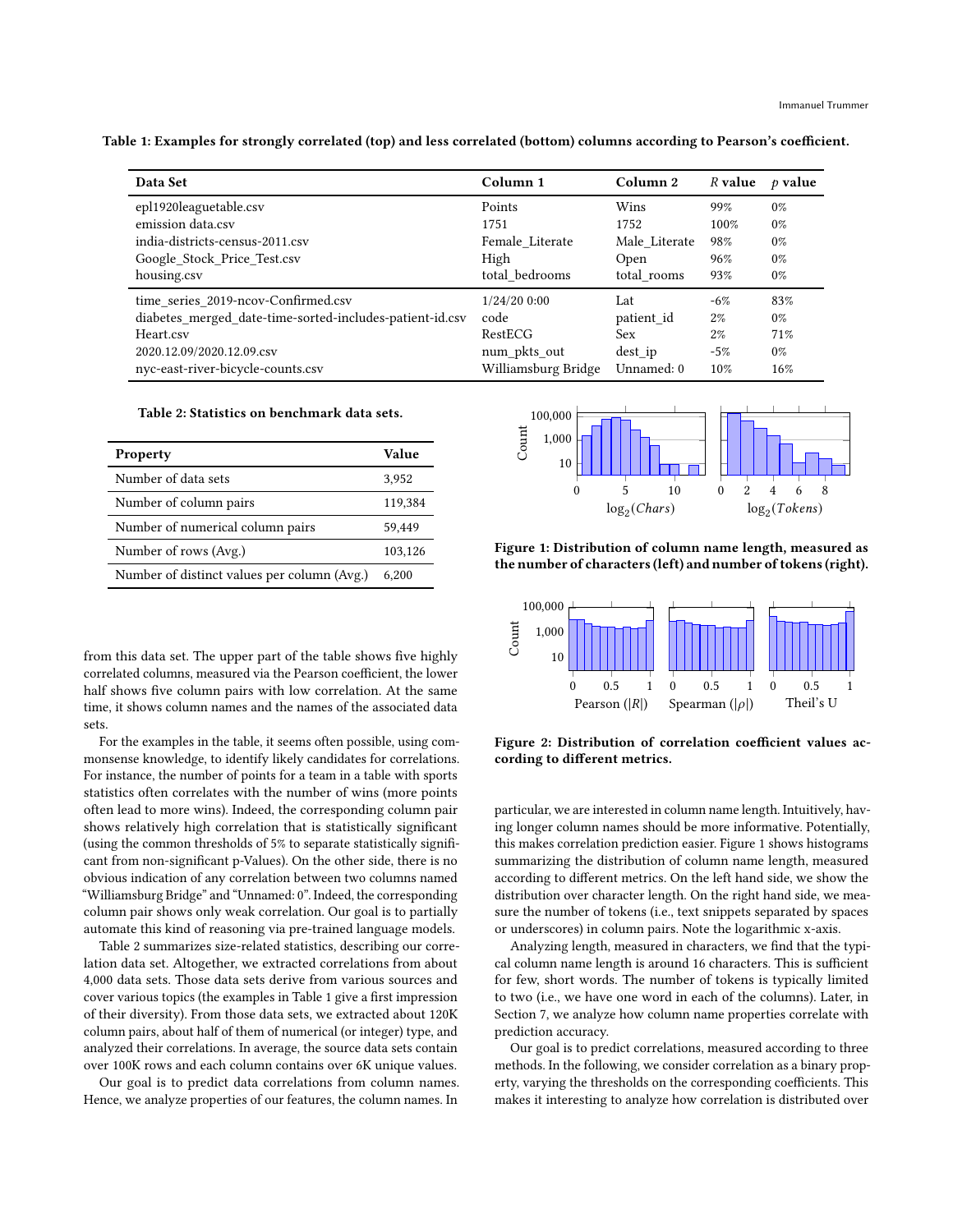column pairs. Figure [2](#page-3-3) shows histograms, characterizing the corresponding distributions. From left to right, it shows correlation according to Pearson's coefficient, Spearman's coefficient, and according to Theil's U. In particular for Pearson's and Spearman's coefficients, low values are more likely than higher ones. For all correlation metrics, we see a slightly bimodal distribution with increased probability for maxima and minima.

# <span id="page-4-0"></span>5 COMPARING PREDICTION METHODS

Our goal is to predict data correlations, based on column names. In this section, we compare different prediction methods in terms of their training time (if any) and output quality. We focus on pretrained language models, based on the recently proposed Transformer architecture [\[35\]](#page-12-21). Such models achieve state of the art performance in a variety of NLP tasks [\[12\]](#page-11-3). Next, we describe all compared prediction methods. Afterwards, we present corresponding results.

# 5.1 Description of Methods

We consider three pre-trained models. First, we consider Roberta [\[19\]](#page-12-13). Roberta (short for "Robustly Optimized BERT approach") expands BERT [\[8\]](#page-11-0), another pre-trained language model that has achieved widespread popularity. Compared to BERT, Roberta is pre-trained using more data and for a longer period of time. The authors demonstrate that the resulting model outperforms the original BERT model on various benchmarks.

Albert (short for "A lite BERT architecture") [\[16\]](#page-12-12) reduces the number of parameters, compared to BERT and Roberta, significantly. It uses two parameter reduction techniques. First, it decomposes the vocabulary embedding matrix into two smaller matrices. Second, it shares parameters across different layers (thereby reducing parameter growth as a function of network depth). The authors demonstrate that this model achieves significant speedups without affecting result quality significantly.

Distilbert [\[27\]](#page-12-14), a "distilled" version of BERT, uses knowledge distillation to reduce parameters and training time. As suggested by the name, it uses knowledge distillation to reduce the network size, compared to BERT. Here, BERT serves as a "teacher" that trains a smaller network, Distilbert. The authors of Distilbert show significant speedups with very moderate loss in quality.

Beyond pre-trained models, we also compare against a simple baseline. This baseline decomposes names of the compared columns into tokens. Then, it computes the Jaccard similarity on the two token sets, associated with the compared columns. It predicts a correlation if the Jaccard similarity is at least 0.5. Hence, this baseline considers columns as correlated if their names are sufficiently similar.

# 5.2 Comparison Results

We compare the methods described in the last subsection. In particular, we verify three hypotheses on the relative performance of those methods.

<span id="page-4-2"></span>Hypothesis 1. Pre-trained language models predict correlations better than simpler baselines.

<span id="page-4-3"></span>Hypothesis 2. Larger models predict correlations more reliably than smaller models.

<span id="page-4-1"></span>

Figure 3: Comparison of correlation prediction methods.

<span id="page-4-4"></span>

Figure 4: Training time of different transformer variants.

HYPOTHESIS 3. We can reduce training time significantly when switching to smaller, pre-trained language models.

For the following experiments, we use the Pearson correlation coefficient. We consider two columns as correlated if  $|R| \ge 0.9$  with a p-value of at most 5%. We use 80% of numerical column pairs as training data (around 47K pairs) and test on the remaining 20%. We measure prediction quality according to various metrics. Also, we measure training time (for the baselines with training phase).

Figure [3](#page-4-1) compares prediction quality across the four prediction methods. The simple baseline performs quite well (even though not as good as the other methods) for precision and accuracy. Here, the baseline benefits as it predicts no correlation in most cases. As correlated column pairs are rare, this simple strategy can achieve a relatively high accuracy (which, among other things, motivates us to consider multiple quality metrics). The baseline predicts a correlation for columns with very similar names. It seems that such column pairs tend to be correlated indeed, explaining the reasonably high precision values. However, the simple baseline achieves only poor results for recall, F1 score, and the MCC metric. For instance, its recall is around 1% only. This demonstrates the need for a more sophisticated approach (thereby validating Hypothesis [1\)](#page-4-2).

The performance of all three pre-trained models is quite similar. For the F1 score, precision, MCC, and recall, Roberta performs best, even though only by a small margin. This is expected as Roberta is the largest of the three models. For recall, Distilbert has a slight advantage. In general, Distilbert performs slightly better than Albert in our experiments. MCC is the metric with the largest gap between the three models. Here, Roberta gains a performance advantage of 4% over Albert. Altogether, the three models realize however comparable prediction performance (providing only weak evidence for Hypothesis [2\)](#page-4-3).

Next, we consider training time. Figure [4](#page-4-4) shows training time (in minutes) for the three pre-trained models. Here, we report training time for specializing those models to the correlation prediction task (i.e., we do not report time for pre-training which is significantly more expensive).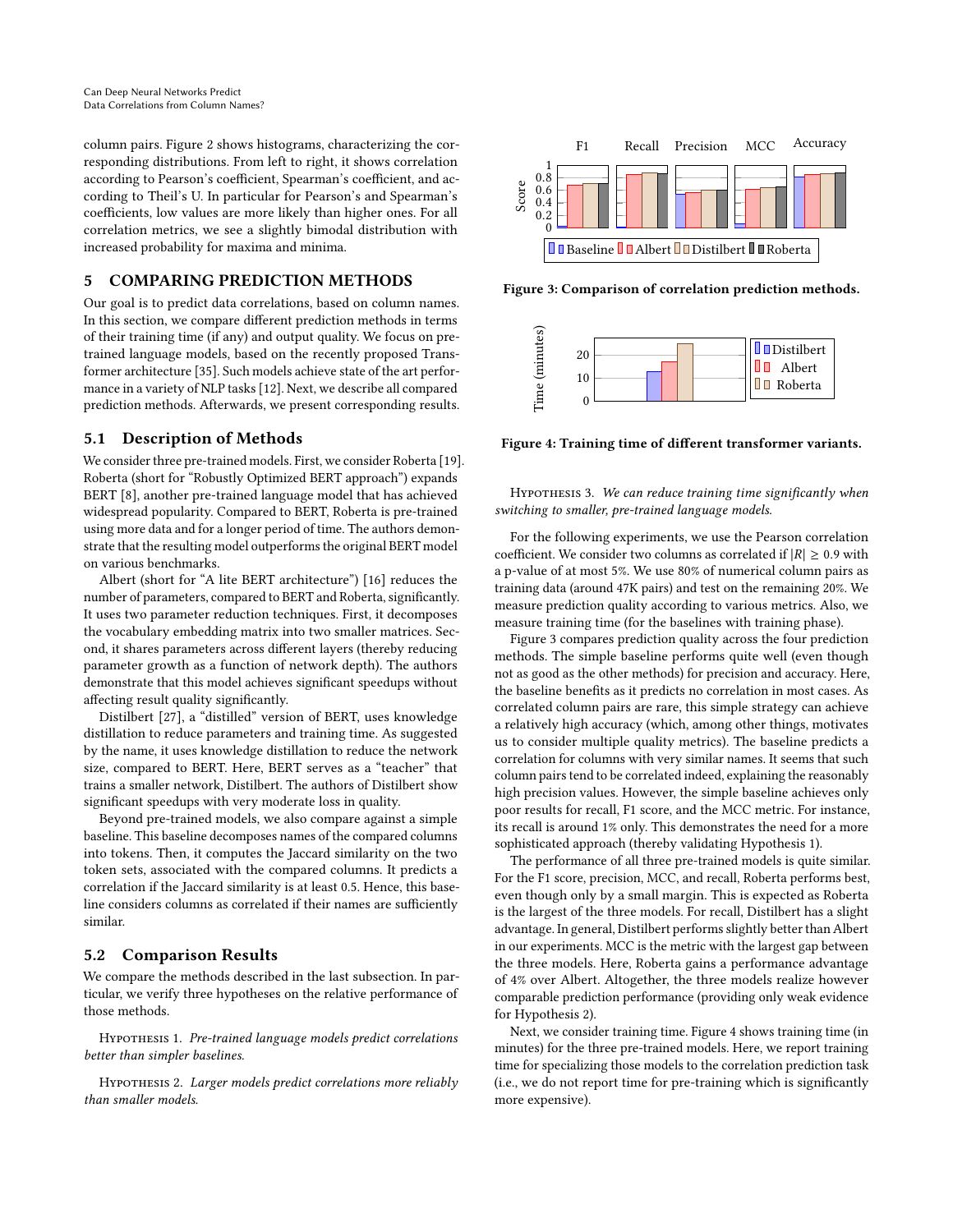<span id="page-5-2"></span>

Figure 5: Impact of training data quantity.

Albert and Distilbert have been designed with the goal of reducing overheads, compared to larger models such as Roberta. Our results indicate that this approach pays off for our specific prediction task as well. For instance, training time is more than two times smaller for Distilbert, compared to Roberta. Given the slightly better performance of Distilbert, compared to Albert, this model seems like the best alternative to reduce training overheads. In the following, due to slightly higher precision, we will use Roberta as default method for correlation predictions.

#### <span id="page-5-0"></span>6 SCENARIO VARIANTS

We analyze which scenario properties influence prediction performance. We consider variations in the amount of training data and in the relationship between training and test data. Also, we compare performance for different definitions of correlation. More precisely, we conduct experiments to analyze the following hypotheses.

<span id="page-5-1"></span>Hypothesis 4. Correlation predictions become more accurate when training on more column pairs.

<span id="page-5-3"></span>HYPOTHESIS 5. Predicting correlations for new column pairs becomes easier after observing correlations from other column pairs in the same data set.

<span id="page-5-5"></span>HYPOTHESIS 6. Predicting strong correlations is easier than predicting weak correlations.

For the following experiments, we use the Roberta model. We define correlation via the Pearson coefficient, using a maximal p-Value of 5%. We vary the thresholds on the absolute value of  $R$  in the following, using a default of  $|R| \geq 0.9$ . We vary the quantity of training data, using 80% of numerical column pairs as default. We use the remaining data for testing.

First, we analyze Hypothesis [4.](#page-5-1) Figure [5](#page-5-2) shows corresponding results. We compare prediction performance as a function of the training (and test) ratio. We compare performance in two scenarios. In the first scenario, we use 80% of column pairs as training data (i.e., around 47K column pairs) and the rest for testing. In the second scenario, we use 20% of column pairs as training data while using the rest for testing. For all five metrics of prediction quality, as expected, having more training data helps. This validates Hypothesis [4.](#page-5-1)

However, given the significant difference in the amount of training data (the amount of training data differs by a factor of four across the two scenarios), the differences in prediction performance seem moderate. The maximal difference across all five performance metrics is six percent. This is consistent with prior results for other

<span id="page-5-4"></span>

Figure 6: Impact of training data quality.

<span id="page-5-6"></span>

Figure 7: Comparing prediction quality for different degrees of correlation.

tasks from the NLP domain, showing that pre-trained language models achieve reasonable performance, already with modest amounts of training data [\[12\]](#page-11-3).

Next, we analyze the impact of the relationship between training and test data on prediction performance (Hypothesis [5\)](#page-5-3). We consider two scenarios. In the first scenario, we separate training and test data at the granularity of column pairs. This means that training and test data may contain column pairs from the same data set. Of course, we consider each column pair only once (i.e., we never use the same column pair in training and test data, independently of the column order). In the second scenario, we ensure that training and test data are derived from different data sets. This means that we separate data sets (the ones used for correlation analysis) into training and test data sets. Then, we derive column pairs for training and testing only from the corresponding data sets. With this method, training and test samples derive from entirely different data sets.

Figure [6](#page-5-4) shows corresponding results. Here, we vary the quality (i.e., how closely it relates to the test examples) but not the quantity of training data. For all five quality metrics, allowing column pairs from the same data set in training and testing improves performance. Depending on the metric, this increase is moderate (recall increase by only 2%) or more significant (precision increases by 14%). In any case, the results support Hypothesis [5.](#page-5-3)

Finally, we analyze Hypothesis [6.](#page-5-5) This hypothesis connects the criterion for defining correlation to prediction performance. We use a p-Value threshold of 5% but vary the threshold on  $|R|$  between 0.8 and 0.99. Figure [7](#page-5-6) shows corresponding results. The results do not show clear tendencies. Recall generally increases while precision and F1 scores decrease, as the requirements for correlation become tighter. Accuracy and MCC do not show clear tendencies. Altogether, the experimental results do not provide strong evidence for Hypothesis [6.](#page-5-5)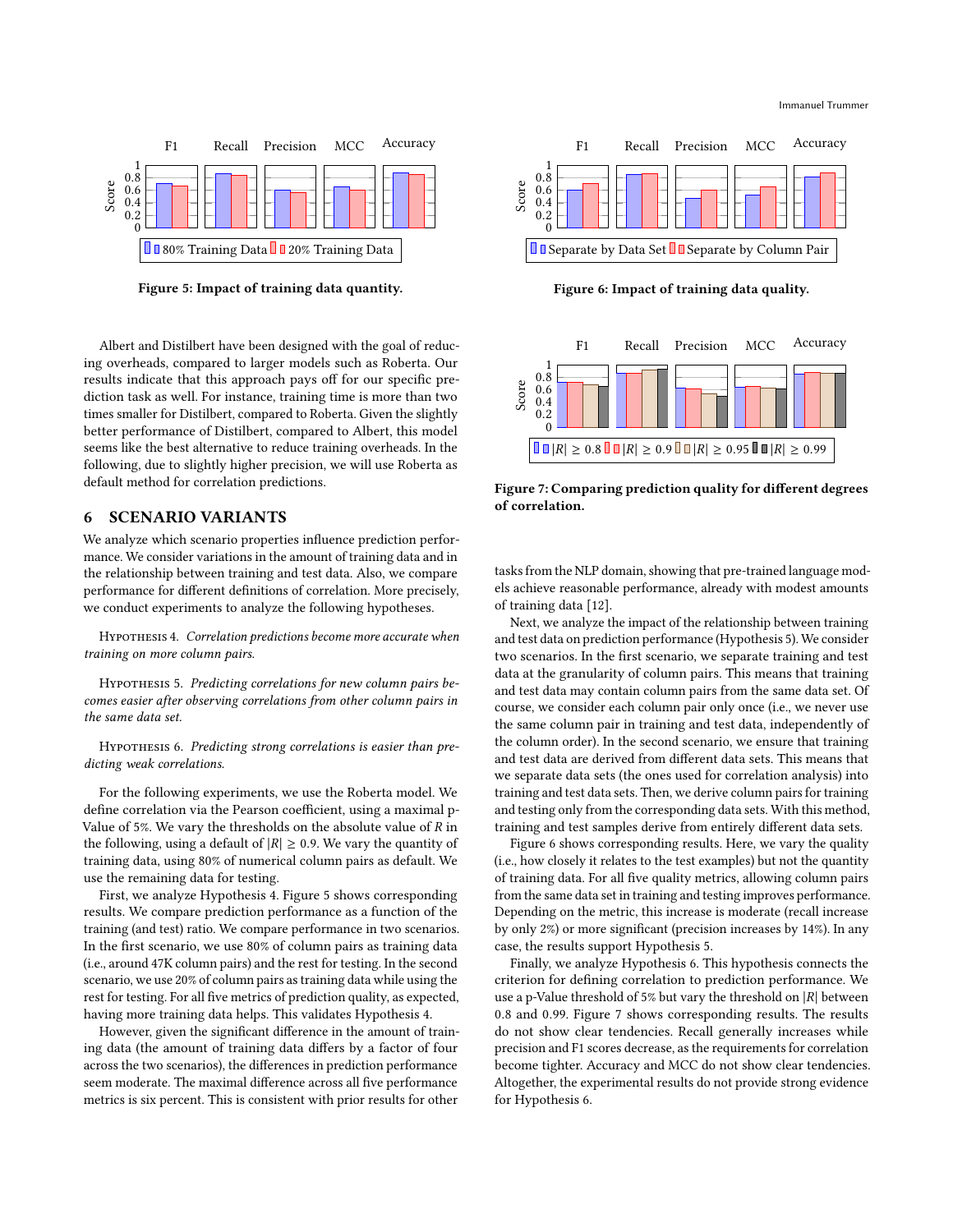Can Deep Neural Networks Predict Data Correlations from Column Names?

<span id="page-6-2"></span>

Figure 8: Impact of column name length.

<span id="page-6-3"></span>

Figure 9: Impact of number of words in column names.

# <span id="page-6-0"></span>7 RESULT BREAKDOWNS

We analyze which properties of test cases contribute to making correlations more or less difficult to predict. We use column names as features. Hence, we break down results based on properties of column names. More specifically, we test the following two hypotheses.

<span id="page-6-4"></span>Hypothesis 7. Longer column names yield more information and make prediction more accurate.

<span id="page-6-5"></span>Hypothesis 8. Column names with a higher ratio of English words (as opposed to abbreviations or other symbols) can be more easily interpreted and make predictions more accurate.

The following experiments use the Roberta model and the Pearson correlation coefficient. We consider columns correlated for an absolute R-value of at least 0.9 and a p-Value of at most 5%.

To test the first hypothesis, we use two metrics for column name length. We consider the number of characters as well as the number of tokens (i.e., the number of text snippets, separated by spaces and underscores). Figure [8](#page-6-2) reports results for the number of characters and Figure [9](#page-6-3) results for the number of tokens. Both figures report results for three length ranges separately. Those ranges refer to the quantiles (e.g., the range "Q50-100%" includes pairs of columns whose length is at or above average length).

The differences are significant. For both column name metrics and all five prediction quality metrics, having longer column names improves performance. Those differences are more pronounced when measuring length as the number of characters (compared to the number of words). For instance, when measuring length as the number of characters, the MCC score improves from 42% to 83% when going from short to long names. Precision improves from 45% to 81%. Those results provide strong experimental evidence validating Hypothesis [7.](#page-6-4)

Next, we analyze Hypothesis [8.](#page-6-5) Figure [10](#page-6-6) reports results for subsets of column pairs, characterized by the ratio of English words in column names. We measure that ratio as follows. First, we divide

<span id="page-6-6"></span>

Figure 10: Impact of ratio of English words in column names.

<span id="page-6-7"></span>

Figure 11: Comparison of different correlation measures.

both column names into tokens, using common separators. Then, we check for each token whether it appears in an English dictionary. The ratio of words, contained in the dictionary, to the number of all tokens is the word ratio. For Figure [8,](#page-6-5) we separate column pairs into three groups, associated with different ranges for that ratio (e.g., "Q50-100%" includes column pairs whose ratio of English words is at or above the average).

Here, the absolute differences between low and high word ratios are relatively small. For instance, MCC scores increase only from 60% to 65%, moving from low to high ratios. Recall, for instance, decreases slightly from 88% to 87%. Altogether, the experimental evidence for Hypothesis [8](#page-6-5) is weak.

# <span id="page-6-1"></span>8 OTHER CORRELATION METRICS

So far, we have focused on the Pearson coefficient, a popular correlation metric. In the following, we perform experiments with different correlation coefficients to see whether our findings generalize. We consider Spearman's coefficient and Theil's U (discussed in more detail in Section [3\)](#page-2-0). Unless noted otherwise, we consider columns correlated, according to Spearman's coefficient, if the absolute coefficient value is at or above 0.9 ( $|\rho| \ge 0.9$ ) with a p-value of at most 5%. For Theil's U, we use a threshold of 0.9 as well. By default, we use again 80% of column pairs as training data and separate training from test data at the granularity of column pairs. Note that we can apply Theil's U for all column data types, thereby increasing the number of eligible column pairs (for training and testing) to around 119,000. We use the Roberta model for all experiments in this section.

Figure [11](#page-6-7) compares prediction performance for all three definitions of correlation. While prediction performance is close for Pearson and Spearman coefficients, prediction performance increases for Theil's U according to all quality metrics. A first hypothesis is that the higher amount of training data (columns of all types as opposed to numerical columns only) contributes to that performance.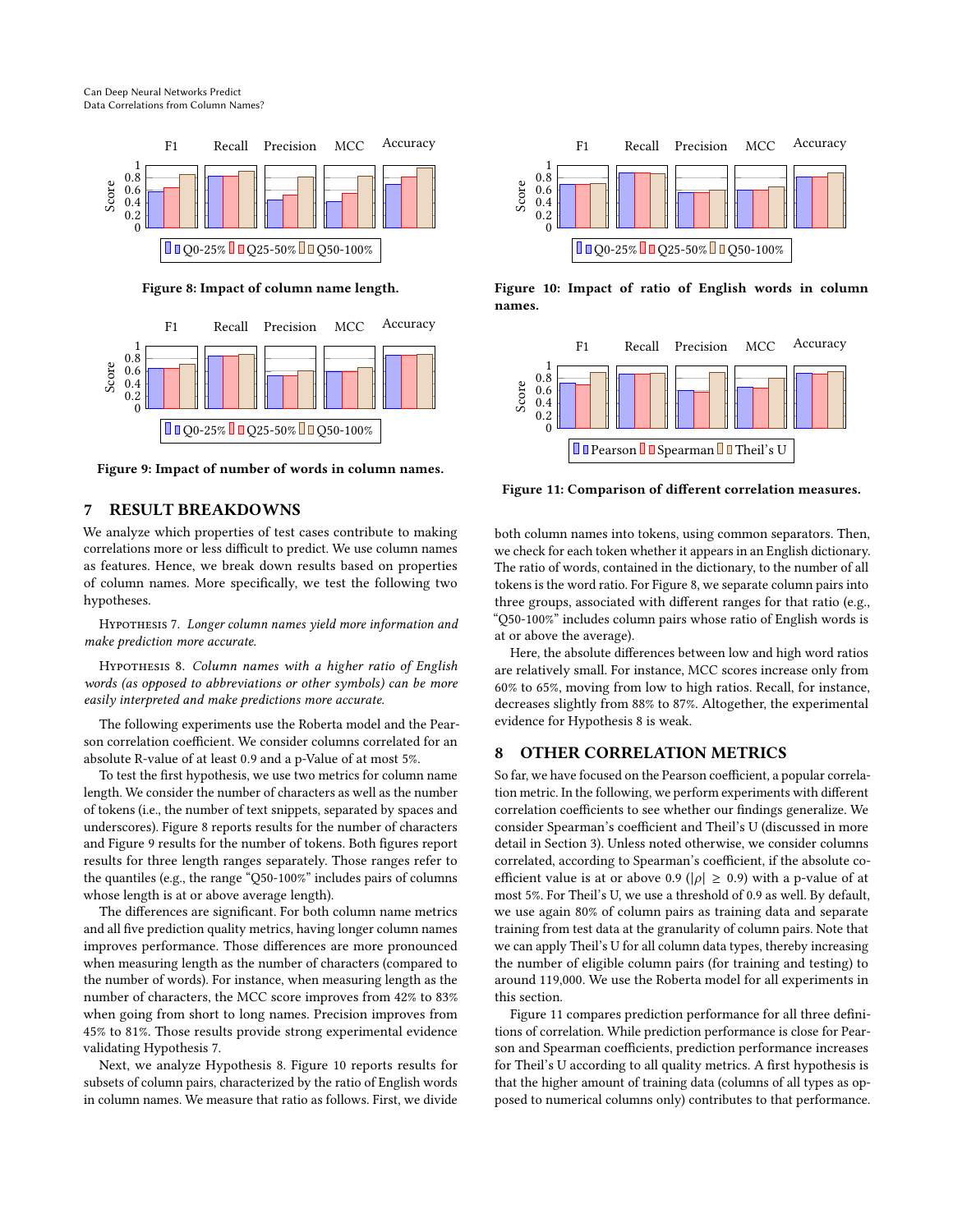<span id="page-7-0"></span>

Figure 12: Impact of training data quantity when predicting correlation according to Spearman's coefficient.



Figure 13: Impact of training data quality when predicting correlation according to Spearman's coefficient.

<span id="page-7-1"></span>

Figure 14: Comparing prediction quality for different degrees of correlation, measured via Spearman's coefficient.

<span id="page-7-2"></span>

Figure 15: Impact of column name length when predicting correlation according to Spearman's coefficient.

Figures [12](#page-7-0) to [14](#page-7-1) re-test the hypotheses from Section [6](#page-5-0) for Spearman's coefficient. We observe again a slight increase in performance if more training data (Hypothesis [4\)](#page-5-1) is provided and if training data relates more closely to test cases (Hypothesis [5\)](#page-5-3). The tendencies are less clear for the threshold on  $\rho$  (Hypothesis [6\)](#page-5-5).

Figures [15](#page-7-2) to [17](#page-7-3) validate the hypotheses from Section [7](#page-6-0) for Spearman's coefficient. Here, we consider different data subsets and



Figure 16: Impact of number of words in column names when predicting correlation according to Spearman's coefficient.

<span id="page-7-3"></span>

Figure 17: Impact of ratio of English words in column names when predicting correlation according to Spearman's coefficient.

<span id="page-7-4"></span>

Figure 18: Impact of training data quantity when predicting correlation according to Theil's U.



Figure 19: Impact of training data quality when predicting correlation according to Theil's U.

compare prediction performance. Again, the most important parameter influencing prediction performance seems to be the column name length (Hypothesis [7\)](#page-6-4).

Figures [18](#page-7-4) to [20](#page-8-1) compare different prediction scenarios for Theil's U. Here, the relative tendencies are similar to prior experiments while the absolute values are significantly better. It is interesting that prediction quality for Theil's U when using 20% training data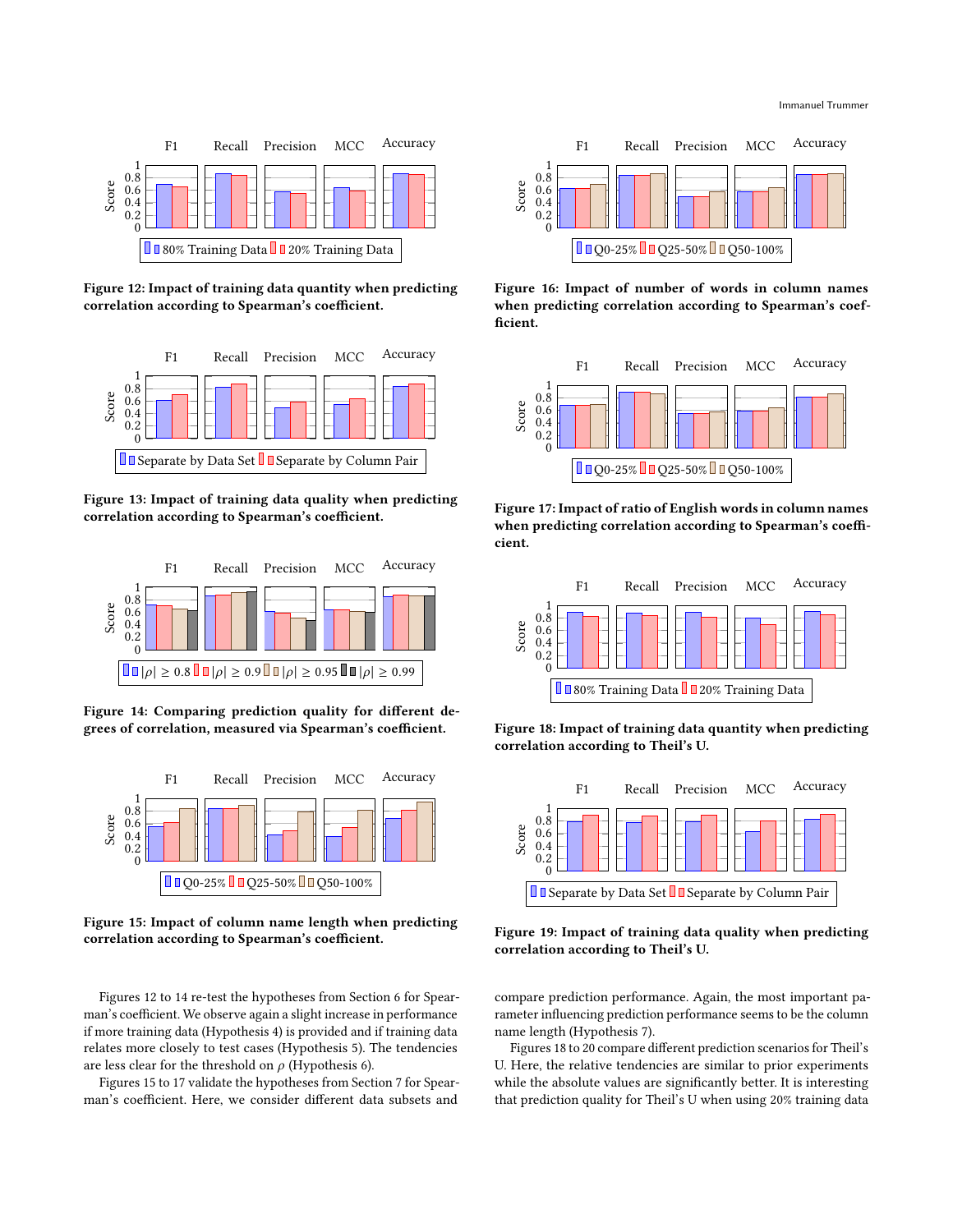Can Deep Neural Networks Predict Data Correlations from Column Names?

<span id="page-8-1"></span>

Figure 20: Comparing prediction quality for different degrees of correlation, measured via Theil's U.

<span id="page-8-2"></span>

Figure 21: Impact of column name length when predicting correlation according to Theil's U.



Figure 22: Impact of number of words in column names when predicting correlation according to Theil's U.

<span id="page-8-3"></span>

Figure 23: Impact of ratio of English words in column names when predicting correlation according to Theil's U.

(i.e., around 24K training samples) is still better than prediction performance for the other coefficients when using 80% training data (i.e., around 47K training samples). This shows that, beyond the amount of training data, other factors must contribute to the improved performance. We plan to analyze those factors in future work.

Figures [21](#page-8-2) to [23](#page-8-3) study prediction performance for Theil's U and different data subsets. While column name length remains the most important factor, we also observe a clearer tendency relating a

<span id="page-8-5"></span>

Figure 24: Sketch of NLP-enhanced query optimizer.

higher ratio of English words in column names to better prediction accuracy (except for the precision metric). Despite of that, the absolute differences remain relatively small.

Altogether, we find that the primary outcomes of our prior experiments generalize to other definitions of correlation. This provides evidence for the potential of NLP-based correlation prediction methods in a variety of scenarios.

#### 9 IMPLICATIONS AND OUTLOOK

Predicting correlations without expensive data analysis is useful in various scenarios. In the following, we connect our results to application scenarios around database tuning. Section [9.1](#page-8-4) discusses a corresponding use case. Also, in Section [9.2,](#page-9-0) we discuss extensions of the prediction methods used in the experiments presented so far.

#### <span id="page-8-4"></span>9.1 Use Case in Database Tuning

We predict correlations based on column names. The resulting correlations are less interesting from the perspective of data exploration. If correlations can be predicted from column names alone, they relate to commonsense knowledge and do not yield new and interesting insights about specific data sets. However, in the introduction, we have partially motivated our experiments with use cases around database tuning. In this section, we make those motivations more concrete by sketching out a use case for correlation prediction in the context of query optimization. Note that specifying or evaluating a corresponding solution in detail is beyond the scope of this publication. Merely, we want to elaborate on our initial references to potential use cases.

<span id="page-8-0"></span>Figure [24](#page-8-5) sketches out a system that uses NLP-based correlation prediction for query optimization. A query optimizer generally tries to map a query to a near-optimal query plan. To do so, it must estimate processing costs for plan candidates. Processing cost depends however on the cardinality of intermediate results. Data correlations can throw off estimation which, at least according to standard models [\[28\]](#page-12-1), assumes uniform data and independent query predicates [\[9\]](#page-11-2).

NLP-based correlation prediction could become one additional source of information in cost estimation. For instance, it could be used to target efforts in collecting data statistics. Instead of collecting statistics on all possible column pairs, collection could focus on column pairs that are likely correlated, based on their column names. According to our results, a corresponding approach would not find all but most of the correlated column pairs (while significantly reducing analysis overheads). Our results indicate that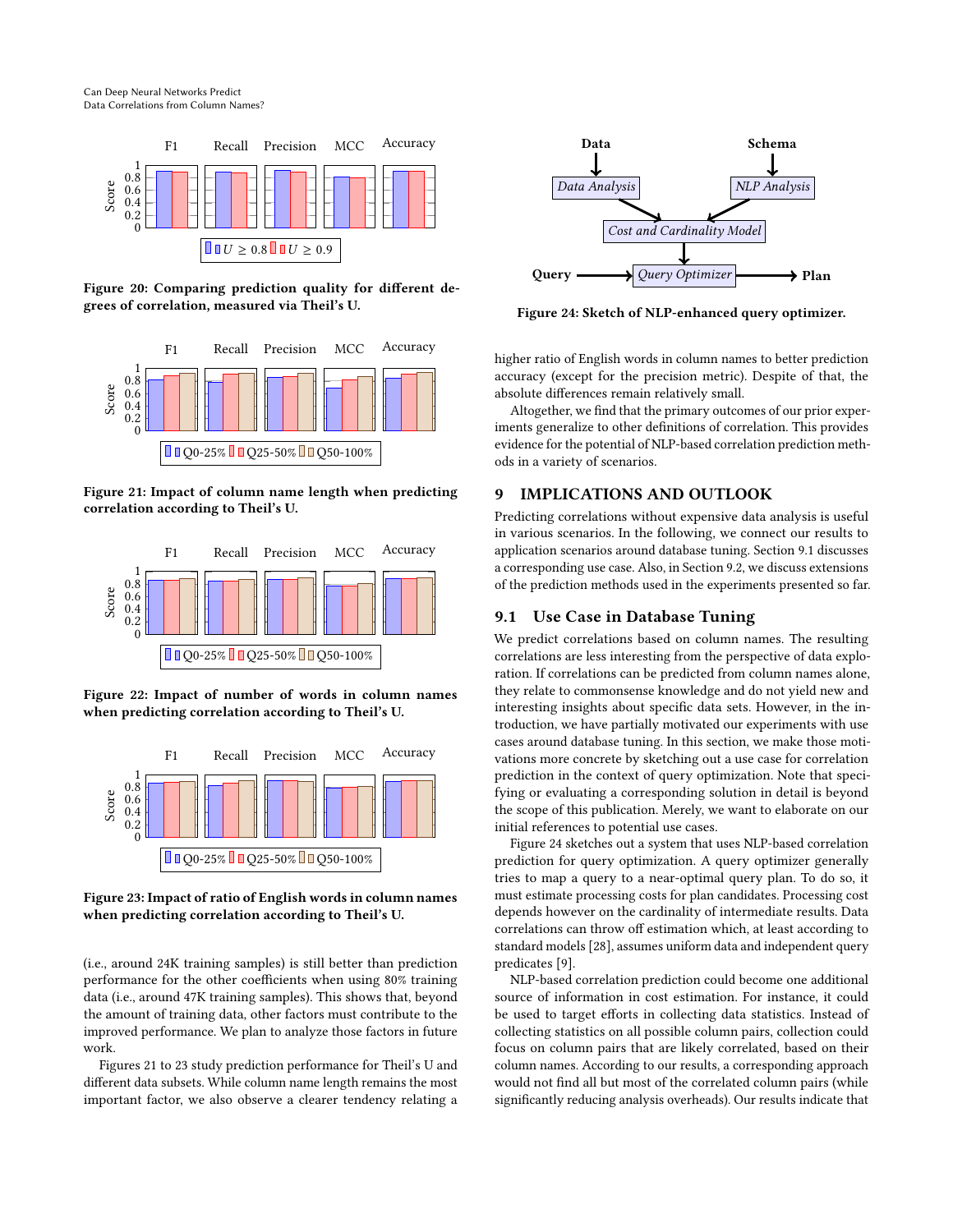integrating initial correlation results, obtained while analyzing a specific data set, could improve further predictions on that data further (Hypothesis [5\)](#page-5-3). Here, NLP-backed correlation prediction may help to lower overheads in collecting statistics used by more traditional cost models. This can make query optimization more reliable.

Recent work explores the use of machine learning for cost and cardinality estimation in the context of query optimization [\[15,](#page-12-24) [24,](#page-12-10) [30\]](#page-12-25). In that context, NLP-based correlation prediction could serve as an additional input feature. Especially for new data sets, for which few queries have been processed so far, it could serve for initialization until more training data has been observed. We plan to explore corresponding approaches in our future work.

The systems outlined above only serve as an illustration, showing at a high level of abstraction how correlation prediction can become useful for database tuning. The applicability of NLP-based correlation predication is however not restricted to those use cases. Next, we discuss several extensions to the prediction methods used so far.

#### <span id="page-9-0"></span>9.2 Extensions

The prediction methods evaluated in the previous sections use only column names as features. While already informative, we see several possibilities to expand the scope of input features further. A first possibility is to use the name of the data set or any text associated with the data. Many data sets, e.g. on Kaggle, come with so called "data dictionaries". Those dictionaries explain semantics of columns in more detail, typically using one or multiple paragraphs of text. Clearly, this text often yields information beyond what can be inferred from column names alone. However, trying to exploit such text via NLP leads to new challenges. It is still difficult to accurately interpret longer text documents, even though significant progress has been made recently [\[3,](#page-11-12) [39,](#page-12-26) [40\]](#page-12-27). We plan to evaluate some of those recently proposed methods on data-related text documents, as opposed to short column names, in our future work.

Up until now, we have treated correlation prediction as a binary classification problem (i.e., we classify column pairs into correlated and non-correlated pairs). This requires setting thresholds defining which degree of correlation qualifies. Alternatively, we can model correlation prediction as a regression problem. E.g., instead of predicting whether the  $R$  value of specific columns exceeds a threshold, we can try to predict  $R$  directly. We plan to explore this option in future work.

The aforementioned extensions change the problem model. Beyond that, there are several optimizations of the current approach that we have not yet exploited. For instance, our approach uses raw column names as input, only replacing underscores by spaces. There are other methods that are often used to construct column names from words. For instance, we observed several cases of "camel caps" notation. Resolving such cases in a pre-processing step could yield further performance improvements.

# 10 CONCLUSION

Detecting data correlations is useful for various applications. Prior work analyzes data or data samples to identify correlations. In this work, we test a complementary method. We try to predict correlations, not based on data but based on column names instead.

While perfect correlation predictions seems illusory, we find that prediction is possible with relatively high accuracy in many scenarios. For instance, for Pearson correlation and column names with a length above average, we find an F1 score of up to 85% and an accuracy of up to 95% (an F1 score of 71% and accuracy of 87% in general). For predicting correlation according to Theil's U, we even obtain an F1 score of 92% for long column names (and 89% for the general case). This means that correlation prediction can be useful at least for a subset of schema elements that are easy to recognize.

We tried different prediction methods. While naive baselines fail, we found that several pre-trained models achieve good prediction performance. We use a relatively large model, Roberta, for most of our experiments. However, we show that other models reduce training time significantly with moderate precision loss. Here, we tried in particular the Albert and Distilbert model which use less parameters, compared to Roberta, and reduce training time by more than 50%.

We sketch out a use case for NLP-based correlation prediction in the context of database optimization. Here, NLP-based predictions can help to prioritize statistics collection or serve as input features for learning-based cost estimation. In future work, we plan to explore more use cases for NLP-based features in database tuning and to expand the scope of the evaluated techniques.

#### A RESULTS FOR ALL COLUMN PAIRS

In the main part of the paper, we present an extract of our experimental results. In this appendix, we provide additional results, corroborating our findings. In this section, we present average results for the Pearson correlation coefficient and for all numerical column pairs. In the next section, we present results specifically for column names that have at least average length.

In the following, we present results for Pearson correlation. Generally, we require a p-value of at most 5% to consider a correlation statistically significant. The experiments reported in the following vary the prediction method (using the three pre-trained models described in Section [5\)](#page-4-0). Also, we vary the definition of correlation by setting different thresholds for  $|R|$ , ranging from 0.8 to 0.99. Furthermore, we vary the amount of training data used. The following three tables (Tables [3](#page-10-0) to [5\)](#page-10-1) report results when separating training from test data at the granularity of single column pairs.

In this and the following tables, the first column  $(|R|)$  reports the minimal threshold on the Pearson correlation coefficient  $|R|$ . The second column denotes the ratio of data used for testing, as opposed to training (i.e., "0.2" means that 20% of data were used for testing while the other 80% were used for training). The following columns denote the prediction quality metrics introduced in Section [3](#page-2-0) (i.e., the F1 score, recall, precision, accuracy, and MCC, in that order). Each of the following tables reports results for one of the three pre-trained models.

The results are mostly consistent with the hypotheses established in the main part of the paper. As a general rule, using more training data increases accuracy (Hypothesis [4\)](#page-5-1) by a few percentage points for most metrics. Again, tendencies are less clear for the threshold on the Pearson coefficient. The F1 scores typically decrease once the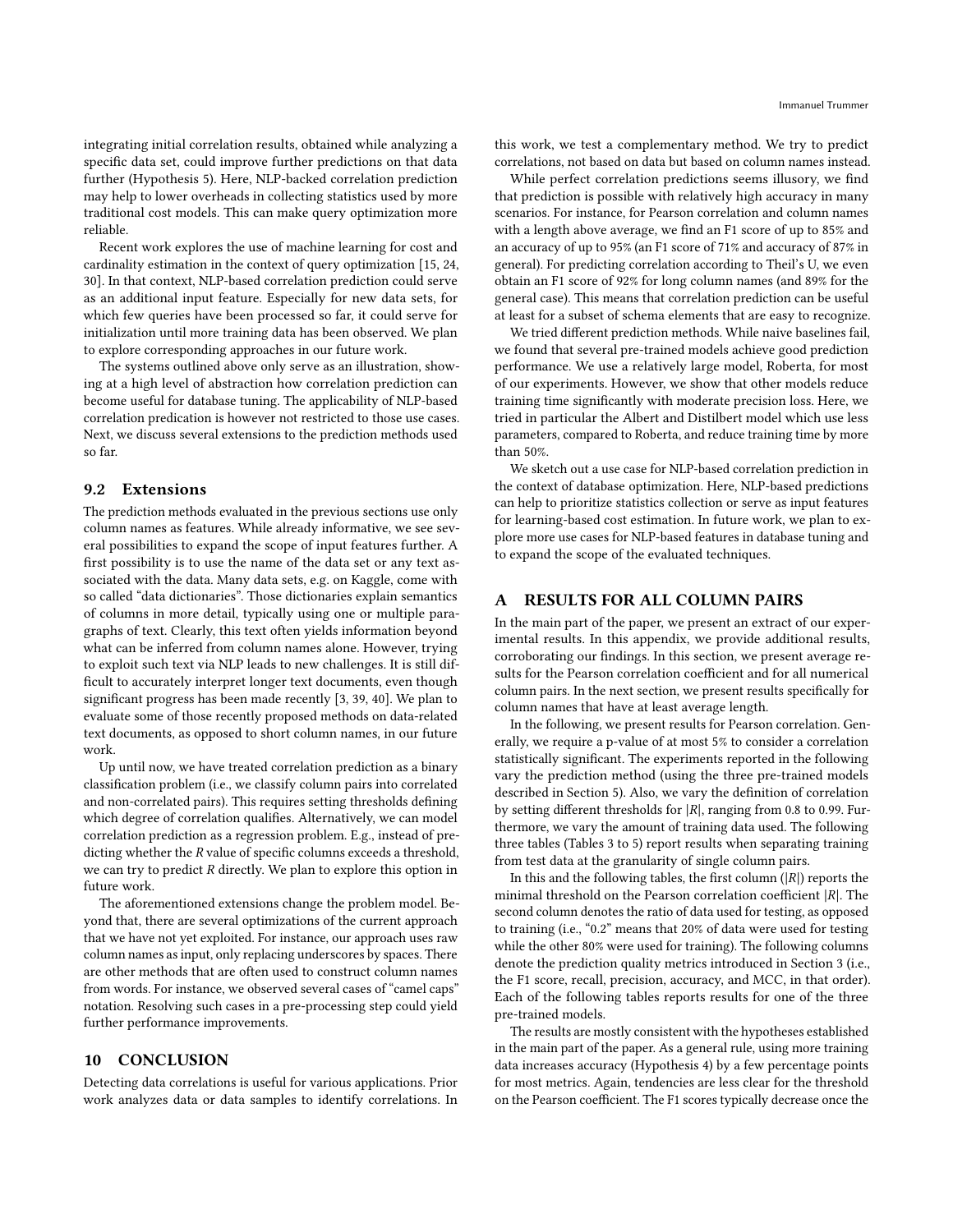| $ \mathbf{R} $ | Test | F <sub>1</sub> | Rec | Pre | Acc | MCC |
|----------------|------|----------------|-----|-----|-----|-----|
| 0.8            | 0.2  | 72             | 86  | 62  | 86  | 64  |
| 0.8            | 0.8  | 68             | 84  | 57  | 83  | 59  |
| 0.9            | 0.2  | 71             | 87  | 61  | 87  | 65  |
| 0.9            | 0.8  | 67             | 84  | 56  | 85  | 60  |
| 0.95           | 0.2  | 68             | 91  | 54  | 86  | 63  |
| 0.95           | 0.8  | 65             | 87  | 52  | 85  | 59  |
| 0.99           | 0.2  | 65             | 93  | 50  | 87  | 62  |
| 0.99           | 0.8  | 62             | 89  | 48  | 86  | 58  |

<span id="page-10-0"></span>Table 3: Correlation prediction quality for column pair separation and the Roberta transformer ( $p \leq 0.05$ ).

Table 4: Correlation prediction quality for column pair separation and the Albert transformer ( $p \le 0.05$ ).

| R    |     |    |    |    |    | Test F1 Rec Pre Acc MCC |
|------|-----|----|----|----|----|-------------------------|
| 0.8  | 0.2 | 70 | 81 | 61 | 85 | 61                      |
| 0.8  | 0.8 | 67 | 76 | 60 | 84 | 57                      |
| 0.9  | 0.2 | 68 | 86 | 57 | 85 | 61                      |
| 0.9  | 0.8 | 58 | 66 | 52 | 82 | 48                      |
| 0.95 | 0.2 | 67 | 88 | 54 | 86 | 61                      |
| 0.95 | 0.8 | 66 | 78 | 57 | 87 | 59                      |
| 0.99 | 0.2 | 64 | 91 | 50 | 87 | 61                      |
| 0.99 | 0.8 | 62 | 87 | 49 | 86 | 58                      |

<span id="page-10-1"></span>Table 5: Correlation prediction quality for column pair separation and the Distilbert transformer ( $p \le 0.05$ ).

| R    | Test |    | F1 Rec Pre Acc |    |    | MCC |
|------|------|----|----------------|----|----|-----|
| 0.8  | 0.2  | 72 | 86             | 62 | 85 | 64  |
| 0.8  | 0.8  | 69 | 81             | 61 | 84 | 60  |
| 0.9  | 0.2  | 71 | 87             | 60 | 87 | 65  |
| 0.9  | 0.8  | 68 | 83             | 57 | 85 | 60  |
| 0.95 | 0.2  | 68 | 90             | 55 | 86 | 63  |
| 0.95 | 0.8  | 65 | 87             | 51 | 84 | 58  |
| 0.99 | 0.2  | 65 | 93             | 50 | 87 | 62  |
| 0.99 | 0.8  | 62 | 88             | 48 | 86 | 58  |

definition of correlation becomes more restrictive. This is mostly driven by a decrease in precision while recall even increases in several cases. On the other side, accuracy remains quite stable and even increases in some cases, as the number of correlated columns shrinks.

<span id="page-10-2"></span>

| Table 6: Correlation prediction quality for data set separa- |  |  |  |
|--------------------------------------------------------------|--|--|--|
| tion and the Roberta transformer ( $p \leq 0.05$ ).          |  |  |  |

| R    | Test | F1 | Rec | Pre | Acc | <b>MCC</b> |
|------|------|----|-----|-----|-----|------------|
| 0.8  | 0.2  | 66 | 82  | 55  | 82  | 56         |
| 0.8  | 0.8  | 61 | 79  | 50  | 78  | 49         |
| 0.9  | 0.2  | 60 | 85  | 47  | 81  | 53         |
| 0.9  | 0.8  | 59 | 79  | 48  | 80  | 50         |
| 0.95 | 0.2  | 59 | 87  | 44  | 82  | 53         |
| 0.95 | 0.8  | 59 | 80  | 46  | 82  | 51         |
| 0.99 | 0.2  | 55 | 89  | 40  | 83  | 52         |
| 0.99 | 0.8  | 56 | 87  | 41  | 81  | 51         |
|      |      |    |     |     |     |            |

Table 7: Correlation prediction quality for data set separation and the Albert transformer ( $p \leq 0.05$ ).

| R <br>Test F1 Rec Pre Acc MCC<br>53<br>0.8<br>64<br>54<br>82<br>0.2<br>76<br>49<br>59<br>73<br>46<br>0.8<br>77<br>0.8<br>0.9<br>62<br>51<br>84<br>54<br>80<br>0.2<br>0.9<br>59<br>72<br>49<br>81<br>48<br>0.8<br>0.95<br>57<br>83<br>44<br>51<br>0.2<br>82<br>0.95<br>58<br>76<br>47<br>82<br>50<br>0.8<br>0.99<br>55<br>41<br>52<br>0.2<br>85<br>84<br>56 84<br>0.99<br>42<br>83<br>51<br>0.8 |  |  |  |  |
|------------------------------------------------------------------------------------------------------------------------------------------------------------------------------------------------------------------------------------------------------------------------------------------------------------------------------------------------------------------------------------------------|--|--|--|--|
|                                                                                                                                                                                                                                                                                                                                                                                                |  |  |  |  |
|                                                                                                                                                                                                                                                                                                                                                                                                |  |  |  |  |
|                                                                                                                                                                                                                                                                                                                                                                                                |  |  |  |  |
|                                                                                                                                                                                                                                                                                                                                                                                                |  |  |  |  |
|                                                                                                                                                                                                                                                                                                                                                                                                |  |  |  |  |
|                                                                                                                                                                                                                                                                                                                                                                                                |  |  |  |  |
|                                                                                                                                                                                                                                                                                                                                                                                                |  |  |  |  |
|                                                                                                                                                                                                                                                                                                                                                                                                |  |  |  |  |
|                                                                                                                                                                                                                                                                                                                                                                                                |  |  |  |  |

Comparing the three models, we find Roberta to be the most accurate one in most cases. The other models are close in terms of accuracy with few exceptions. For instance, Albert shows a relatively large gap of 9% for F1 scores, considering the condition  $|R| \geq 0.9$  and a test ratio of 80%. Distilbert performs generally well with a precision loss of few percentage points at most, compared to Roberta. In some cases, Distilbert performs even slightly better (e.g.,  $|R| \ge 0.8$  with 80% test ratio), cementing its status as a valid alternative to Roberta for our prediction problem.

The following three tables (Table [6](#page-10-2) to [8\)](#page-11-13) report results for the scenario we considered in Section [6.](#page-5-0) Here, we separate training and test data not at the granularity of column pairs. Instead, we separate them at the granularity of data sets. The following three tables report results for the three models (the semantics of all columns is the same as in the previous tables).

For all models and metrics, accuracy decreases, compared to the previous partitioning methods. The relative ranking across models remains similar. All models benefit again from additional training data.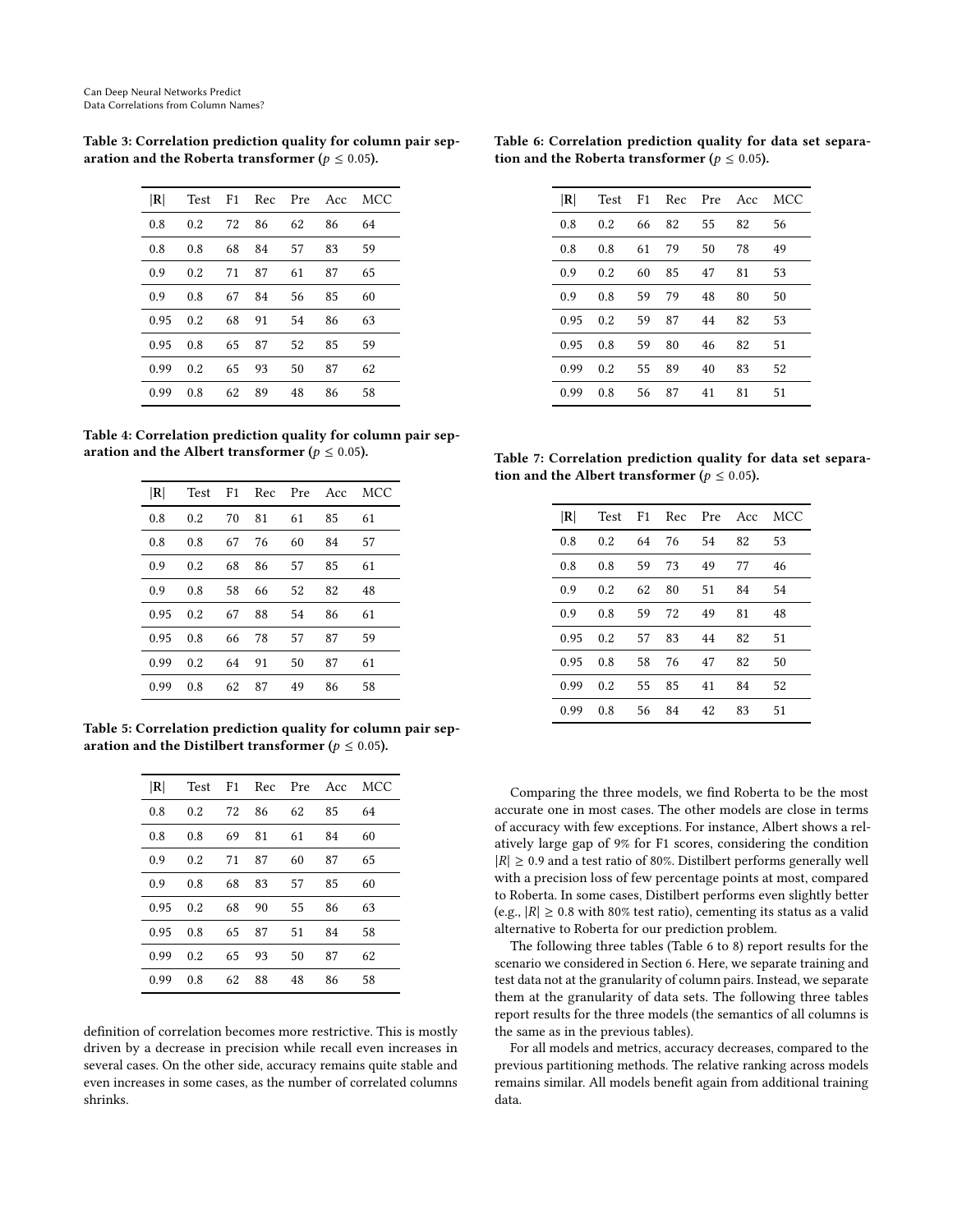| R    |     |    | Test F1 Rec Pre Acc |    |    | MCC |
|------|-----|----|---------------------|----|----|-----|
| 0.8  | 0.2 | 66 | 81                  | 55 | 83 | 56  |
| 0.8  | 0.8 | 61 | 76                  | 51 | 78 | 48  |
| 0.9  | 0.2 | 63 | 82                  | 51 | 84 | 55  |
| 0.9  | 0.8 | 60 | 77                  | 49 | 81 | 50  |
| 0.95 | 0.2 | 59 | 87                  | 44 | 82 | 53  |
| 0.95 | 0.8 | 59 | 81                  | 46 | 81 | 51  |
| 0.99 | 0.2 | 56 | 89                  | 41 | 83 | 53  |
| 0.99 | 0.8 | 56 | 84                  | 42 | 82 | 51  |

<span id="page-11-13"></span>Table 8: Correlation prediction quality for data set separation and the Distilbert transformer ( $p \le 0.05$ ).

<span id="page-11-14"></span>Table 9: Correlation prediction quality for long column names, column pair separation and the Roberta transformer  $(p \le 0.05)$ .

| R    | Test | F <sub>1</sub> | Rec |    | Pre Acc | MCC |
|------|------|----------------|-----|----|---------|-----|
| 0.8  | 0.2  | 83             | 88  | 79 | 93      | 79  |
| 0.8  | 0.8  | 77             | 85  | 70 | 89      | 71  |
| 0.9  | 0.2  | 85             | 90  | 81 | 95      | 83  |
| 0.9  | 0.8  | 77             | 84  | 71 | 92      | 72  |
| 0.95 | 0.2  | 85             | 90  | 81 | 96      | 83  |
| 0.95 | 0.8  | 76             | 87  | 68 | 93      | 73  |
| 0.99 | 0.2  | 85             | 93  | 77 | 97      | 83  |
| 0.99 | 0.8  | 77             | 88  | 69 | 95      | 75  |

#### B RESULTS FOR LONG COLUMNS NAMES

Long column names contain more information that can be exploited for correlation prediction. In this section, we report results only for those column pairs with a length above average (measured as the number of characters). The following three tables (Table [9](#page-11-14) to Table [11\)](#page-11-15) report results for each of the three models. The column semantics was introduced in the previous section.

Clearly, having longer column names improves prediction performance, compared to the general case (i.e., Tables [3](#page-10-0) to [5\)](#page-10-1). On the other side, the relative tendencies (between models and for different amounts of training data) remain the same as before.

#### REFERENCES

- <span id="page-11-8"></span>[1] I. Androutsopoulos, G. D. Ritchie, and P. Thanisch. 1995. Natural language interfaces to databases - an introduction. Journal of Natural Language Engineering 1, 1 (1995), 29–81.<https://doi.org/10.1017/S0269888900005476> arXiv[:9503016](https://arxiv.org/abs/9503016) [cmp- $\lg$ ]
- <span id="page-11-6"></span>[2] Zohreh Asgharzadeh Talebi, Rada Chirkova, and Yahya Fathi. 2013. An integer programming approach for the view and index selection problem. DKE 83 (2013), 111–125.<https://doi.org/10.1016/j.datak.2012.11.001>
- <span id="page-11-12"></span>[3] Iz Beltagy, Matthew E. Peters, and Arman Cohan. 2020. Longformer: The Long-Document Transformer. arXiv (2020). arXiv[:2004.05150](https://arxiv.org/abs/2004.05150)
- <span id="page-11-1"></span>[4] PG Brown and PJ Hass. 2003. BHUNT: Automatic discovery of fuzzy algebraic constraints in relational data. In VLDB. 668–679. [http://dl.acm.org/citation.cfm?](http://dl.acm.org/citation.cfm?id=1315509)

|                  |  | Table 10: Correlation prediction quality for long column |
|------------------|--|----------------------------------------------------------|
|                  |  | names, column pair separation and the Albert transformer |
| $(p \le 0.05)$ . |  |                                                          |

| R    |     |    |      |    |    | Test F1 Rec Pre Acc MCC |
|------|-----|----|------|----|----|-------------------------|
| 0.8  | 0.2 | 82 | 86   | 78 | 92 | 77                      |
| 0.8  | 0.8 | 77 | 78   | 75 | 90 | 71                      |
| 0.9  | 0.2 | 84 | - 89 | 81 | 95 | 81                      |
| 0.9  | 0.8 | 65 | 64   | 66 | 89 | 58                      |
| 0.95 | 0.2 | 85 | 89   | 81 | 96 | 82                      |
| 0.95 | 0.8 | 78 | 79   | 77 | 94 | 74                      |
| 0.99 | 0.2 | 84 | 91   | 78 | 96 | 82                      |
| 0.99 | 0.8 | 79 | 85   | 73 | 95 | 76                      |

<span id="page-11-15"></span>Table 11: Correlation prediction quality for long column names, column pair separation and the Distilbert transformer ( $p \leq 0.05$ ).

| R    |     |    | Test F1 Rec Pre Acc |    |    | MCC |
|------|-----|----|---------------------|----|----|-----|
| 0.8  | 0.2 | 83 | 87                  | 79 | 93 | 79  |
| 0.8  | 0.8 | 78 | 81                  | 76 | 91 | 73  |
| 0.9  | 0.2 | 85 | 90                  | 80 | 95 | 82  |
| 0.9  | 0.8 | 79 | 82                  | 76 | 93 | 75  |
| 0.95 | 0.2 | 86 | 90                  | 82 | 96 | 84  |
| 0.95 | 0.8 | 79 | 83                  | 75 | 94 | 75  |
| 0.99 | 0.2 | 85 | 93                  | 77 | 97 | 83  |
| 0.99 | 0.8 | 78 | 87                  | 71 | 95 | 76  |

 $id = 1315509$ 

- <span id="page-11-7"></span>[5] N Bruno, N Bruno, S Chaudhuri, and S Chaudhuri. 2004. Conditional selectivity for statistics on query expressions. In SIGMOD. [https://doi.org/10.1145/1007568.](https://doi.org/10.1145/1007568.1007604) [1007604](https://doi.org/10.1145/1007568.1007604)
- <span id="page-11-4"></span>[6] Alberto Caprara, Dario Maio, and Matteo Fischetti. 1995. Exact and Approximate Algorithms for the Index Selection Problem in Physical Database Design. IEEE Transactions on Knowledge and Data Engineering 7, 6 (1995), 955–967. [https:](https://doi.org/10.1109/69.476501) [//doi.org/10.1109/69.476501](https://doi.org/10.1109/69.476501)
- <span id="page-11-11"></span>[7] Davide Chicco and Giuseppe Jurman. 2020. The advantages of the Matthews correlation coefficient (MCC) over F1 score and accuracy in binary classification evaluation. BMC Genomics 21, 1 (2020), 1–13. [https://doi.org/10.1186/s12864-](https://doi.org/10.1186/s12864-019-6413-7) [019-6413-7](https://doi.org/10.1186/s12864-019-6413-7)
- <span id="page-11-0"></span>[8] Jacob Devlin, Ming Wei Chang, Kenton Lee, and Kristina Toutanova. 2019. BERT: Pre-training of deep bidirectional transformers for language understanding. In NAACL, Vol. 1. 4171–4186. arXiv[:1810.04805](https://arxiv.org/abs/1810.04805)
- <span id="page-11-2"></span>[9] Andrey Gubichev, Peter Boncz, Alfons Kemper, and Thomas Neumann. 2015. How good are query optimizers, really? PVLDB 9, 3 (2015), 204–215.
- <span id="page-11-5"></span>[10] Himanshu Gupta, Venky Harinarayan, Anand Rajaraman, and Jeffrey D Ullman. 1997. Index selection for OLAP. In ICDE. 208–219. [https://doi.org/10.1109/icde.](https://doi.org/10.1109/icde.1997.581755) [1997.581755](https://doi.org/10.1109/icde.1997.581755)
- <span id="page-11-10"></span>[11] Wassily Hoeffding and M. G. Kendall. 1957. Rank Correlation Methods. Econometrica 25, 1 (1957), 181.<https://doi.org/10.2307/1907752>
- <span id="page-11-3"></span>[12] Jeremy Howard and Sebastian Ruder. 2018. Universal Language Model Finetuning for Text Classification. In ACL. 328–339. [https://doi.org/10.3760/cma.j.](https://doi.org/10.3760/cma.j.issn.04124081.2010.02.006) [issn.04124081.2010.02.006](https://doi.org/10.3760/cma.j.issn.04124081.2010.02.006)
- <span id="page-11-9"></span>[13] Wonseok Hwang, Jingyeung Yim, Seunghyun Park, and Minjoon Seo. 2019. (SQLNova) A Comprehensive Exploration on WikiSQL with Table-Aware Word